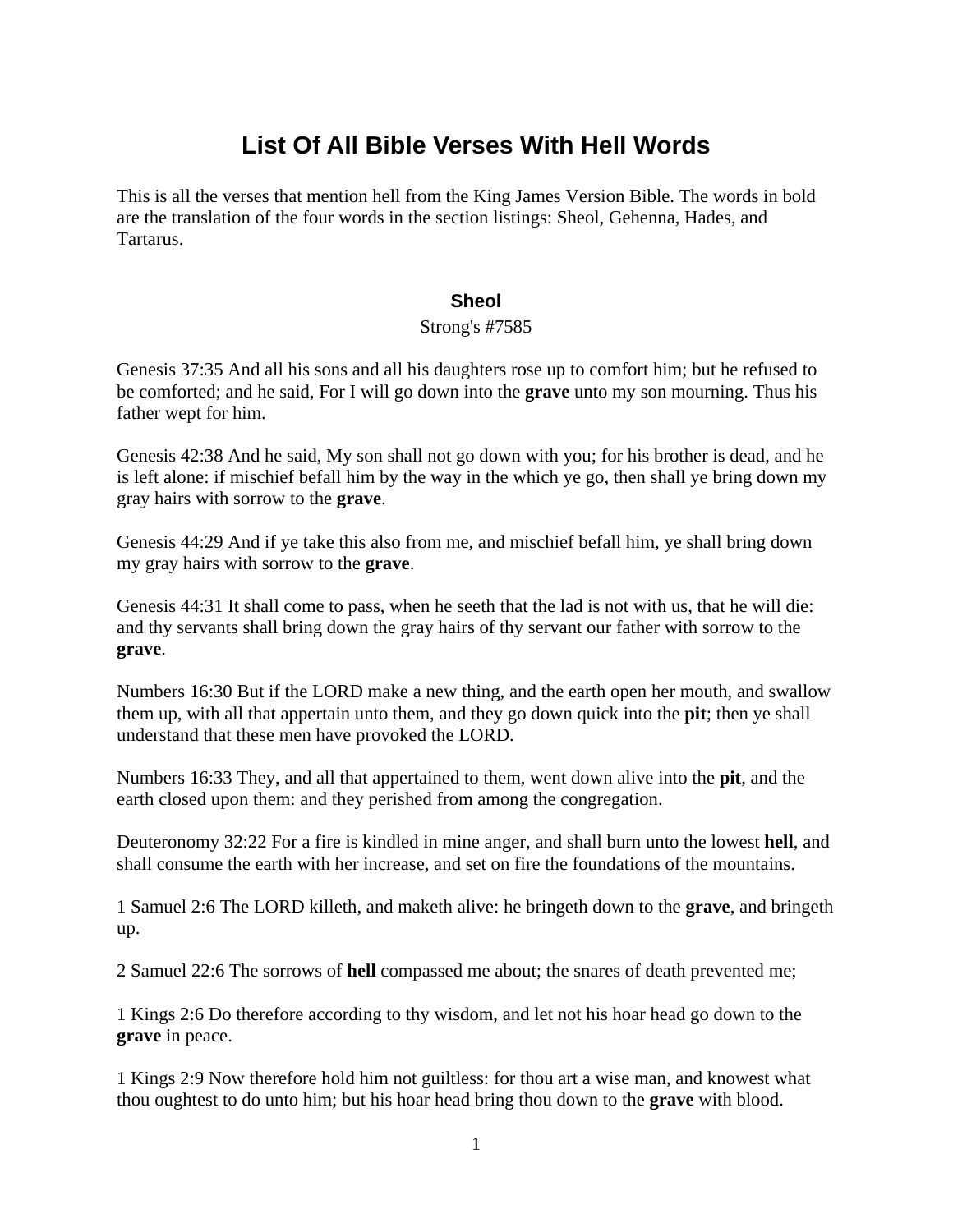Job 7:9 As the cloud is consumed and vanisheth away: so he that goeth down to the **grave** shall come up no more.

Job 11:8 It is as high as heaven; what canst thou do? deeper than **hell**; what canst thou know?

Job 14:13 O that thou wouldest hide me in the **grave**, that thou wouldest keep me secret, until thy wrath be past, that thou wouldest appoint me a set time, and remember me!

Job 17:13 If I wait, the **grave** is mine house: I have made my bed in the darkness.

Job 17:16 They shall go down to the bars of the **pit**, when our rest together is in the dust.

Job 21:13 They spend their days in wealth, and in a moment go down to the **grave**.

Job 24:19 Drought and heat consume the snow waters: so doth the **grave** those which have sinned.

Job 26:6 **Hell** is naked before him, and destruction hath no covering.

Psalm 6:5 For in death there is no remembrance of thee: in the **grave** who shall give thee thanks?

Psalm 9:17 The wicked shall be turned into **hell**, and all the nations that forget God.

Psalm 16:10 For thou wilt not leave my soul in **hell**; neither wilt thou suffer thine Holy One to see corruption.

Psalm 18:5 The sorrows of **hell** compassed me about: the snares of death prevented me.

Psalm 30:3 O LORD, thou hast brought up my soul from the **grave**: thou hast kept me alive, that I should not go down to the pit.

Psalm 31:17 Let me not be ashamed, O LORD; for I have called upon thee: let the wicked be ashamed, and let them be silent in the **grave**.

Psalm 49:14 Like sheep they are laid in the **grave**; death shall feed on them; and the upright shall have dominion over them in the morning; and their beauty shall consume in the **grave** from their dwelling.

Psalm 49:15 But God will redeem my soul from the power of the **grave**: for he shall receive me. Selah.

Psalm 55:15 Let death seize upon them, and let them go down quick into **hell**: for wickedness is in their dwellings, and among them.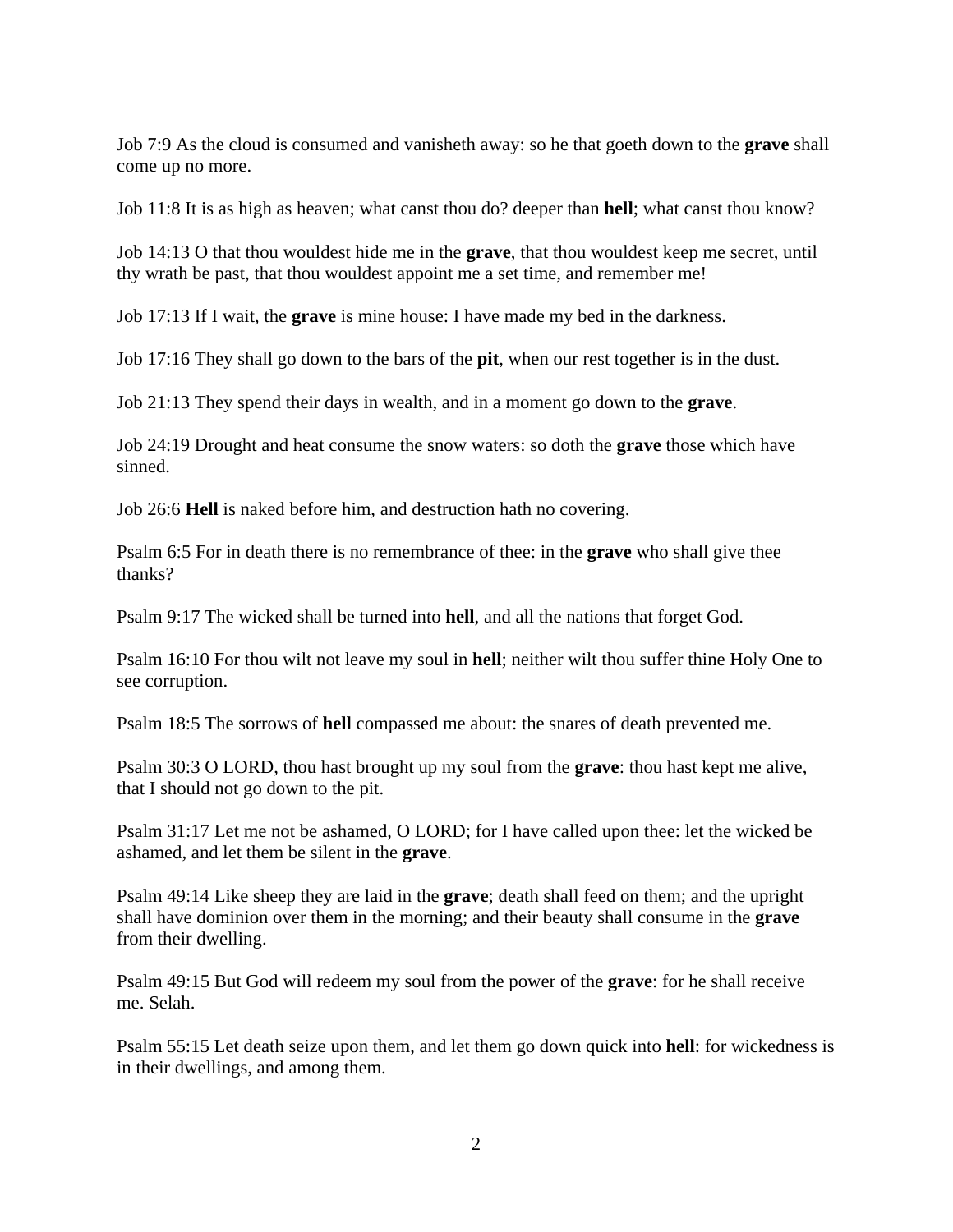Psalm 86:13 For great is thy mercy toward me: and thou hast delivered my soul from the lowest **hell**.

Psalm 88:3 For my soul is full of troubles: and my life draweth nigh unto the **grave**.

Psalm 89:48 What man is he that liveth, and shall not see death? shall he deliver his soul from the hand of the **grave**? Selah.

Psalm 116:3 The sorrows of death compassed me, and the pains of **hell** gat hold upon me: I found trouble and sorrow.

Psalm 139:8 If I ascend up into heaven, thou art there: if I make my bed in **hell**, behold, thou art there.

Psalm 141:7 Our bones are scattered at the **grave's** mouth, as when one cutteth and cleaveth wood upon the earth.

Proverbs 1:12 Let us swallow them up alive as the **grave**; and whole, as those that go down into the pit:

Proverbs 5:5 Her feet go down to death; her steps take hold on **hell**.

Proverbs 7:27 Her house is the way to **hell**, going down to the chambers of death.

Proverbs 9:18 But he knoweth not that the dead are there; and that her guests are in the depths of **hell**.

Proverbs 15:11 **Hell** and destruction are before the LORD: how much more then the hearts of the children of men?

Proverbs 15:24 The way of life is above to the wise, that he may depart from **hell** beneath.

Proverbs 23:14 Thou shalt beat him with the rod, and shalt deliver his soul from **hell**.

Proverbs 27:20 **Hell** and destruction are never full; so the eyes of man are never satisfied.

Proverbs 30:16 The **grave**; and the barren womb; the earth that is not filled with water; and the fire that saith not, It is enough.

Ecclesiastes 9:10 Whatsoever thy hand findeth to do, do it with thy might; for there is no work, nor device, nor knowledge, nor wisdom, in the **grave**, whither thou goest.

Song of Solomon 8:6 Set me as a seal upon thine heart, as a seal upon thine arm: for love is strong as death; jealousy is cruel as the **grave**: the coals thereof are coals of fire, which hath a most vehement flame.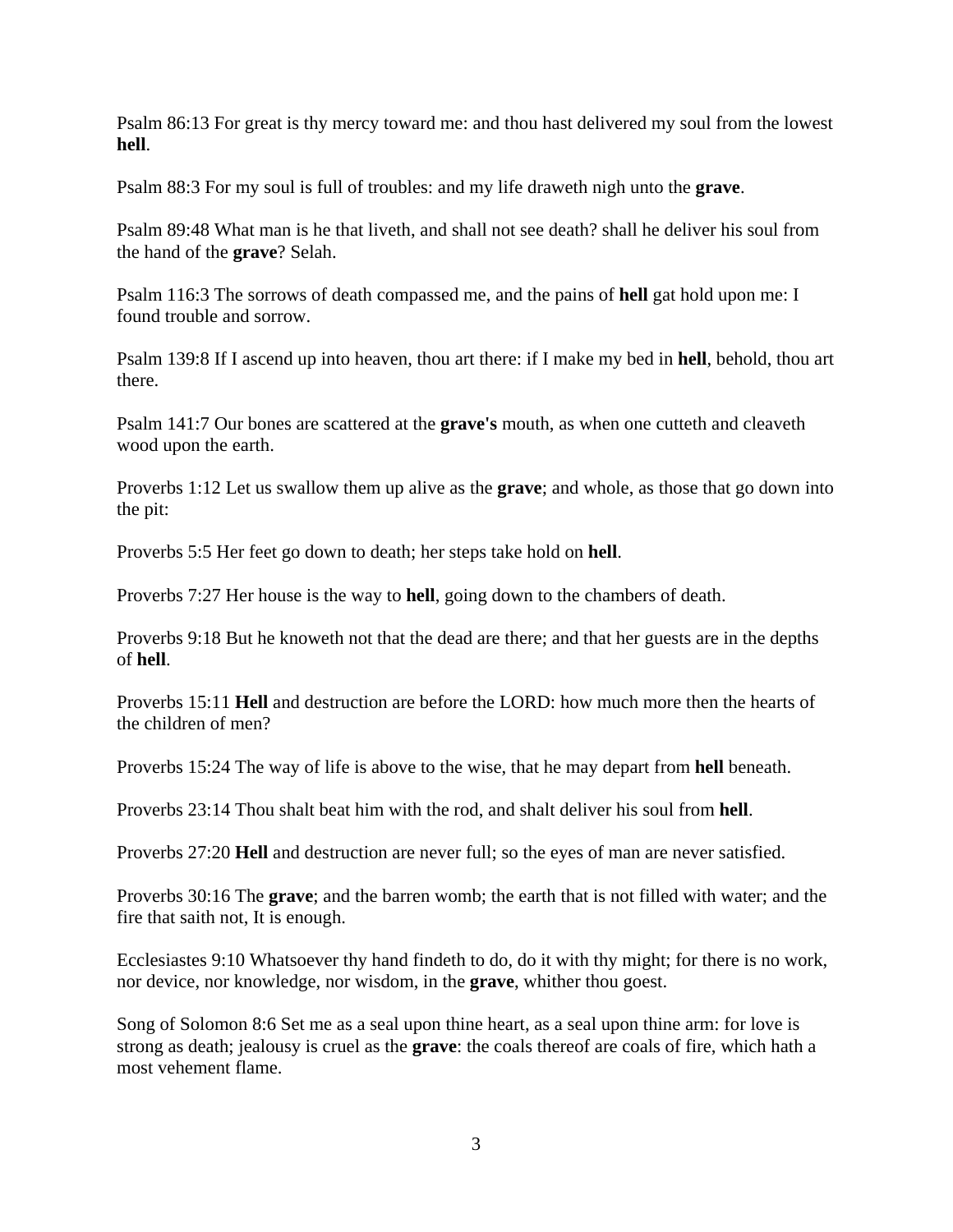Isaiah 5:14 Therefore **hell** hath enlarged herself, and opened her mouth without measure: and their glory, and their multitude, and their pomp, and he that rejoiceth, shall descend into it.

Isaiah 14:9 **Hell** from beneath is moved for thee to meet thee at thy coming: it stirreth up the dead for thee, even all the chief ones of the earth; it hath raised up from their thrones all the kings of the nations.

Isaiah 14:11 Thy pomp is brought down to the **grave**, and the noise of thy viols: the worm is spread under thee, and the worms cover thee.

Isaiah 14:15 Yet thou shalt be brought down to **hell**, to the sides of the pit.

Isaiah 28:15 Because ye have said, We have made a covenant with death, and with **hell** are we at agreement; when the overflowing scourge shall pass through, it shall not come unto us: for we have made lies our refuge, and under falsehood have we hid ourselves:

Isaiah 28:18 And your covenant with death shall be disannulled, and your agreement with **hell** shall not stand; when the overflowing scourge shall pass through, then ye shall be trodden down by it.

Isaiah 38:10 I said in the cutting off of my days, I shall go to the gates of the **grave**: I am deprived of the residue of my years.

Isaiah 38:18 For the **grave** cannot praise thee, death can not celebrate thee: they that go down into the pit cannot hope for thy truth.

Isaiah 57:9 And thou wentest to the king with ointment, and didst increase thy perfumes, and didst send thy messengers far off, and didst debase thyself even unto **hell**.

Ezekiel 31:15 Thus saith the Lord GOD; In the day when he went down to the **grave** I caused a mourning: I covered the deep for him, and I restrained the floods thereof, and the great waters were stayed: and I caused Lebanon to mourn for him, and all the trees of the field fainted for him.

Ezekiel 31:16 I made the nations to shake at the sound of his fall, when I cast him down to **hell** with them that descend into the pit: and all the trees of Eden, the choice and best of Lebanon, all that drink water, shall be comforted in the nether parts of the earth.

Ezekiel 31:17 They also went down into **hell** with him unto them that be slain with the sword; and they that were his arm, that dwelt under his shadow in the midst of the heathen.

Ezekiel 32:21 The strong among the mighty shall speak to him out of the midst of **hell** with them that help him: they are gone down, they lie uncircumcised, slain by the sword.

Ezekiel 32:27 And they shall not lie with the mighty that are fallen of the uncircumcised, which are gone down to **hell** with their weapons of war: and they have laid their swords under their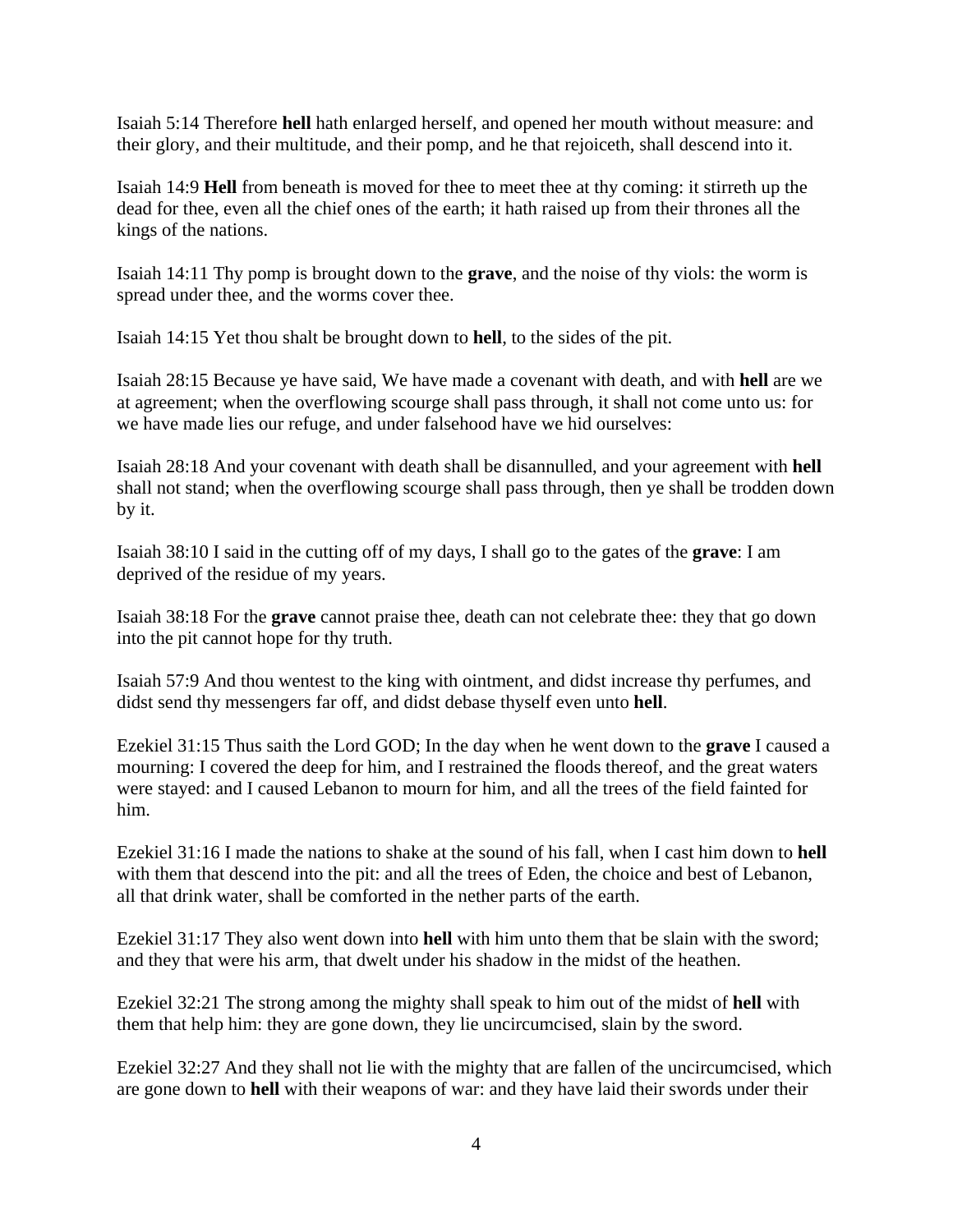heads, but their iniquities shall be upon their bones, though they were the terror of the mighty in the land of the living.

Hosea 13:14 I will ransom them from the power of the **grave**; I will redeem them from death: O death, I will be thy plagues; O **grave**, I will be thy destruction: repentance shall be hid from mine eyes.

Amos 9:2 Though they dig into **hell**, thence shall mine hand take them; though they climb up to heaven, thence will I bring them down:

Jonah 2:2 And said, I cried by reason of mine affliction unto the LORD, and he heard me; out of the belly of **hell** cried I, and thou heardest my voice.

Habakkuk 2:5 Yea also, because he transgresseth by wine, he is a proud man, neither keepeth at home, who enlargeth his desire as **hell**, and is as death, and cannot be satisfied, but gathereth unto him all nations, and heapeth unto him all people:

# **Gehenna**

#### Strong's #1067

Matthew 5:22 But I say unto you, That whosoever is angry with his brother without a cause shall be in danger of the judgment: and whosoever shall say to his brother, Raca, shall be in danger of the council: but whosoever shall say, Thou fool, shall be in danger of **hell** fire.

Matthew 5:29 And if thy right eye offend thee, pluck it out, and cast it from thee: for it is profitable for thee that one of thy members should perish, and not that thy whole body should be cast into **hell**.

Matthew 5:30 And if thy right hand offend thee, cut it off, and cast it from thee: for it is profitable for thee that one of thy members should perish, and not that thy whole body should be cast into **hell**.

Matthew 10:28 And fear not them which kill the body, but are not able to kill the soul: but rather fear him which is able to destroy both soul and body in **hell**.

Matthew 18:9 And if thine eye offend thee, pluck it out, and cast it from thee: it is better for thee to enter into life with one eye, rather than having two eyes to be cast into **hell** fire.

Matthew 23:15 Woe unto you, scribes and Pharisees, hypocrites! for ye compass sea and land to make one proselyte, and when he is made, ye make him twofold more the child of **hell** than yourselves.

Matthew 23:33 Ye serpents, ye generation of vipers, how can ye escape the damnation of **hell**?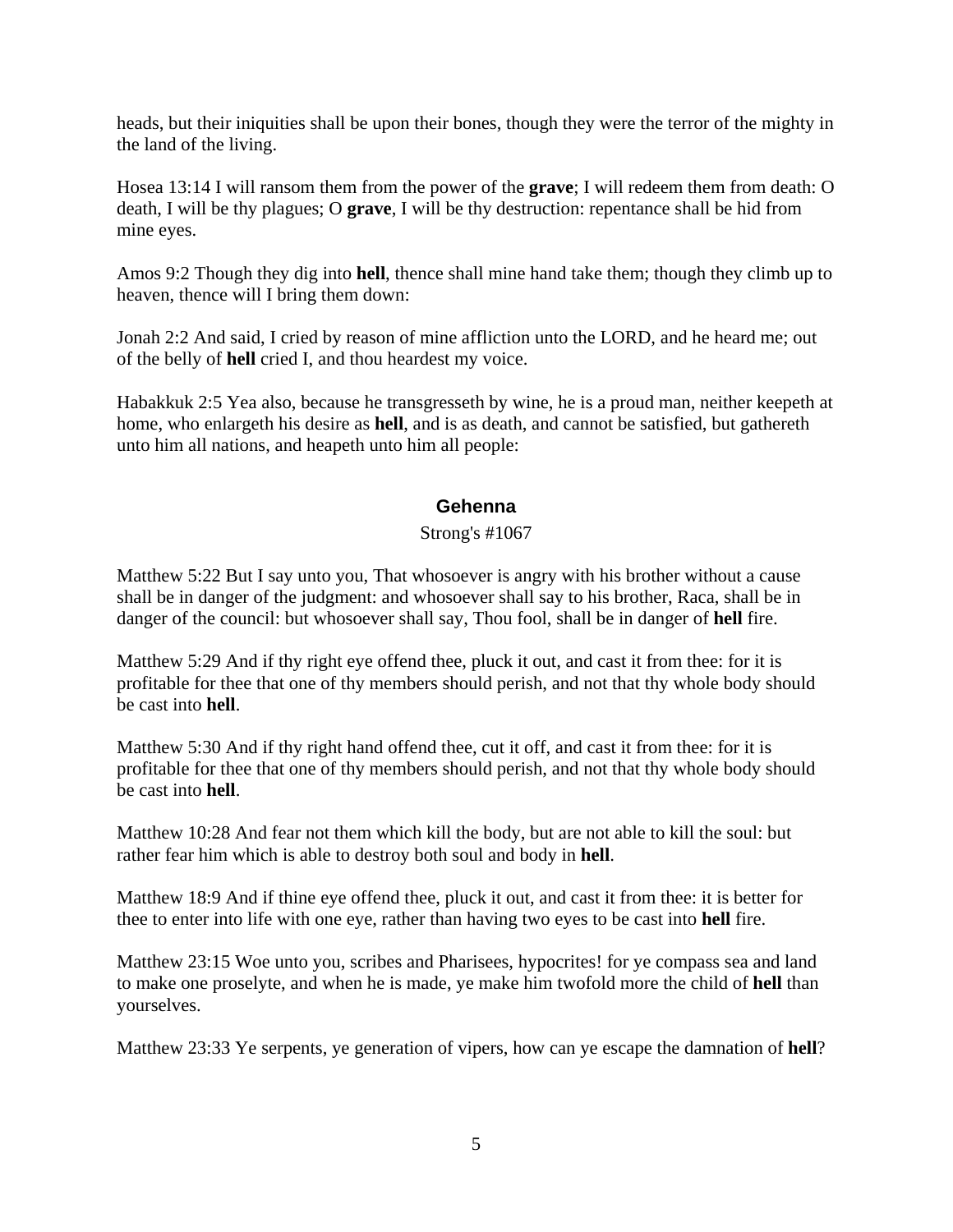Mark 9:43 And if thy hand offend thee, cut it off: it is better for thee to enter into life maimed, than having two hands to go into **hell**, into the fire that never shall be quenched:

Mark 9:45 And if thy foot offend thee, cut it off: it is better for thee to enter halt into life, than having two feet to be cast into **hell**, into the fire that never shall be quenched:

Mark 9:47 And if thine eye offend thee, pluck it out: it is better for thee to enter into the kingdom of God with one eye, than having two eyes to be cast into **hell** fire:

Luke 12:5 But I will forewarn you whom ye shall fear: Fear him, which after he hath killed hath power to cast into **hell**; yea, I say unto you, Fear him.

James 3:6 And the tongue is a fire, a world of iniquity: so is the tongue among our members, that it defileth the whole body, and setteth on fire the course of nature; and it is set on fire of **hell**.

## **Hades**

#### Strong's #86

Matthew 11:23 And thou, Capernaum, which art exalted unto heaven, shalt be brought down to **hell**: for if the mighty works, which have been done in thee, had been done in Sodom, it would have remained until this day.

Matthew 16:18 And I say also unto thee, That thou art Peter, and upon this rock I will build my church; and the gates of **hell** shall not prevail against it.

Luke 10:15 And thou, Capernaum, which art exalted to heaven, shalt be thrust down to **hell**.

Luke 16:23 And in **hell** he lift up his eyes, being in torments, and seeth Abraham afar off, and Lazarus in his bosom.

Acts 2:27 Because thou wilt not leave my soul in **hell**, neither wilt thou suffer thine Holy One to see corruption.

Acts 2:31 He seeing this before spake of the resurrection of Christ, that his soul was not left in **hell**, neither his flesh did see corruption.

1 Corinthians 15:55 O death, where is thy sting? O **grave**, where is thy victory?

Revelation 1:18 I am he that liveth, and was dead; and, behold, I am alive for evermore, Amen; and have the keys of **hell** and of death.